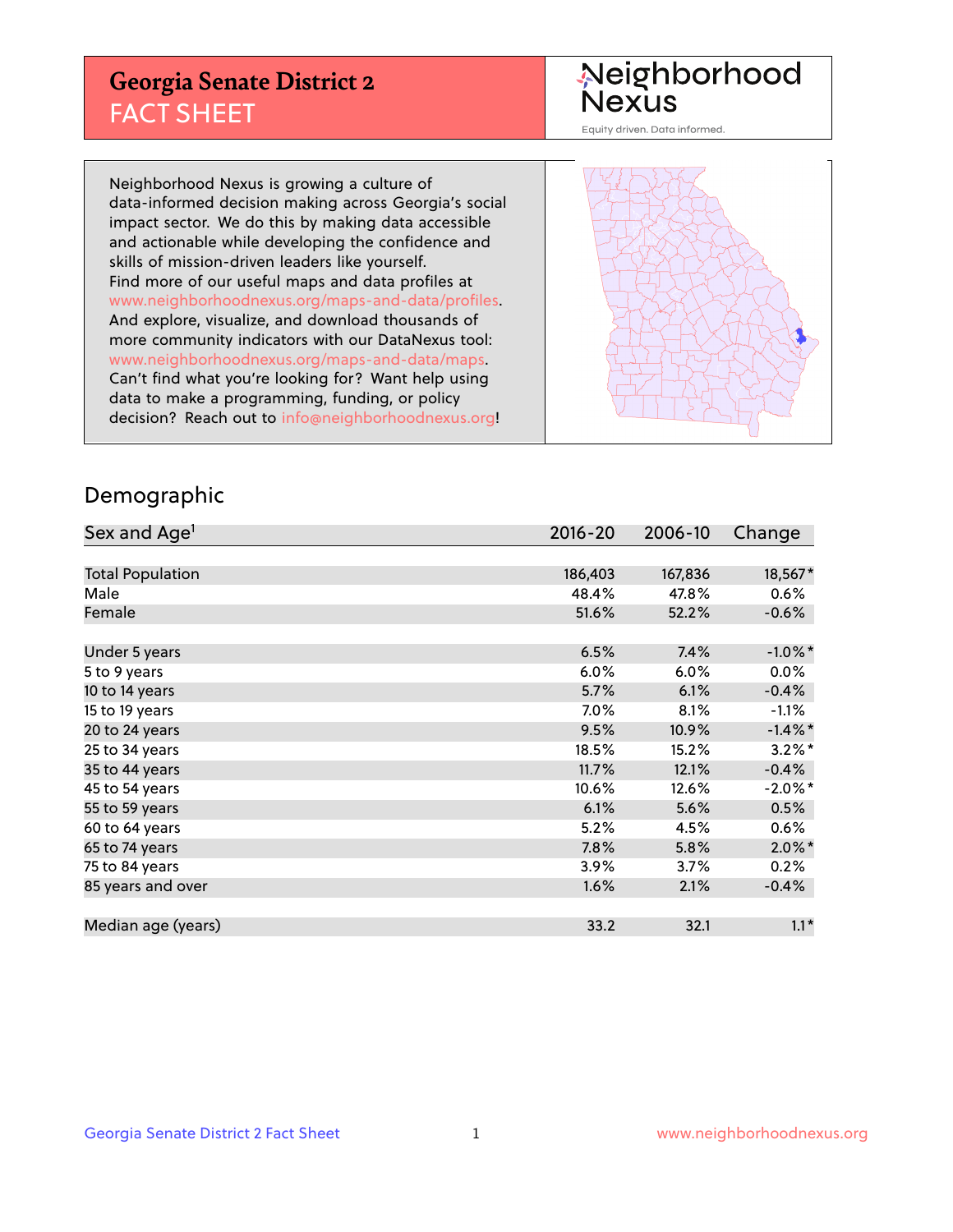## Demographic, continued...

| Race <sup>2</sup>                                            | $2016 - 20$ | 2006-10 | Change     |
|--------------------------------------------------------------|-------------|---------|------------|
| <b>Total population</b>                                      | 186,403     | 167,836 | 18,567*    |
| One race                                                     | 97.0%       | 99.0%   | $-2.0%$    |
| White                                                        | 40.0%       | 41.7%   | $-1.7%$ *  |
| <b>Black or African American</b>                             | 52.4%       | 53.8%   | $-1.4%$    |
| American Indian and Alaska Native                            | 0.2%        | 0.1%    | 0.1%       |
| Asian                                                        | 2.7%        | 2.1%    | 0.6%       |
| Native Hawaiian and Other Pacific Islander                   | 0.1%        | 0.0%    | 0.1%       |
| Some other race                                              | 1.6%        | 1.3%    | 0.2%       |
| Two or more races                                            | 3.0%        | 1.0%    | $2.0\%$ *  |
| Race alone or in combination with other race(s) <sup>3</sup> | $2016 - 20$ | 2006-10 | Change     |
| Total population                                             | 186,403     | 167,836 | 18,567*    |
| White                                                        | 42.5%       | 42.5%   | 0.0%       |
| <b>Black or African American</b>                             | 54.2%       | 54.3%   | $-0.1%$    |
| American Indian and Alaska Native                            | 0.8%        | 0.4%    | 0.5%       |
|                                                              | 3.3%        | 2.4%    | $0.9\%$ *  |
| Asian<br>Native Hawaiian and Other Pacific Islander          |             |         |            |
|                                                              | 0.2%        | 0.1%    | 0.1%       |
| Some other race                                              | 2.3%        | 1.6%    | 0.7%       |
| Hispanic or Latino and Race <sup>4</sup>                     | $2016 - 20$ | 2006-10 | Change     |
| <b>Total population</b>                                      | 186,403     | 167,836 | 18,567*    |
| Hispanic or Latino (of any race)                             | 6.3%        | 5.4%    | 0.9%       |
| Not Hispanic or Latino                                       | 93.7%       | 94.6%   | $-0.9\%$ * |
| White alone                                                  | 36.6%       | 38.0%   | $-1.4%$    |
| Black or African American alone                              | 51.8%       | 53.5%   | $-1.7%$    |
| American Indian and Alaska Native alone                      | 0.2%        | 0.1%    | 0.1%       |
| Asian alone                                                  | 2.7%        | 2.1%    | 0.6%       |
| Native Hawaiian and Other Pacific Islander alone             | 0.1%        | 0.0%    | 0.1%       |
| Some other race alone                                        | 0.2%        | 0.2%    | $-0.0%$    |
| Two or more races                                            | 2.2%        | 0.8%    | $1.4\%$ *  |
| U.S. Citizenship Status <sup>5</sup>                         | $2016 - 20$ | 2006-10 | Change     |
|                                                              |             |         |            |
| Foreign-born population                                      | 11,615      | 10,043  | 1,571      |
| Naturalized U.S. citizen                                     | 40.0%       | 30.6%   | $9.4\%$ *  |
| Not a U.S. citizen                                           | 60.0%       | 69.4%   | $-9.4%$    |
| Citizen, Voting Age Population <sup>6</sup>                  | $2016 - 20$ | 2006-10 | Change     |
|                                                              |             |         |            |
| Citizen, 18 and over population                              | 140,096     | 122,061 | 18,035*    |
| Male                                                         | 47.6%       | 46.3%   | 1.3%       |
| Female                                                       | 52.4%       | 53.7%   | $-1.3%$    |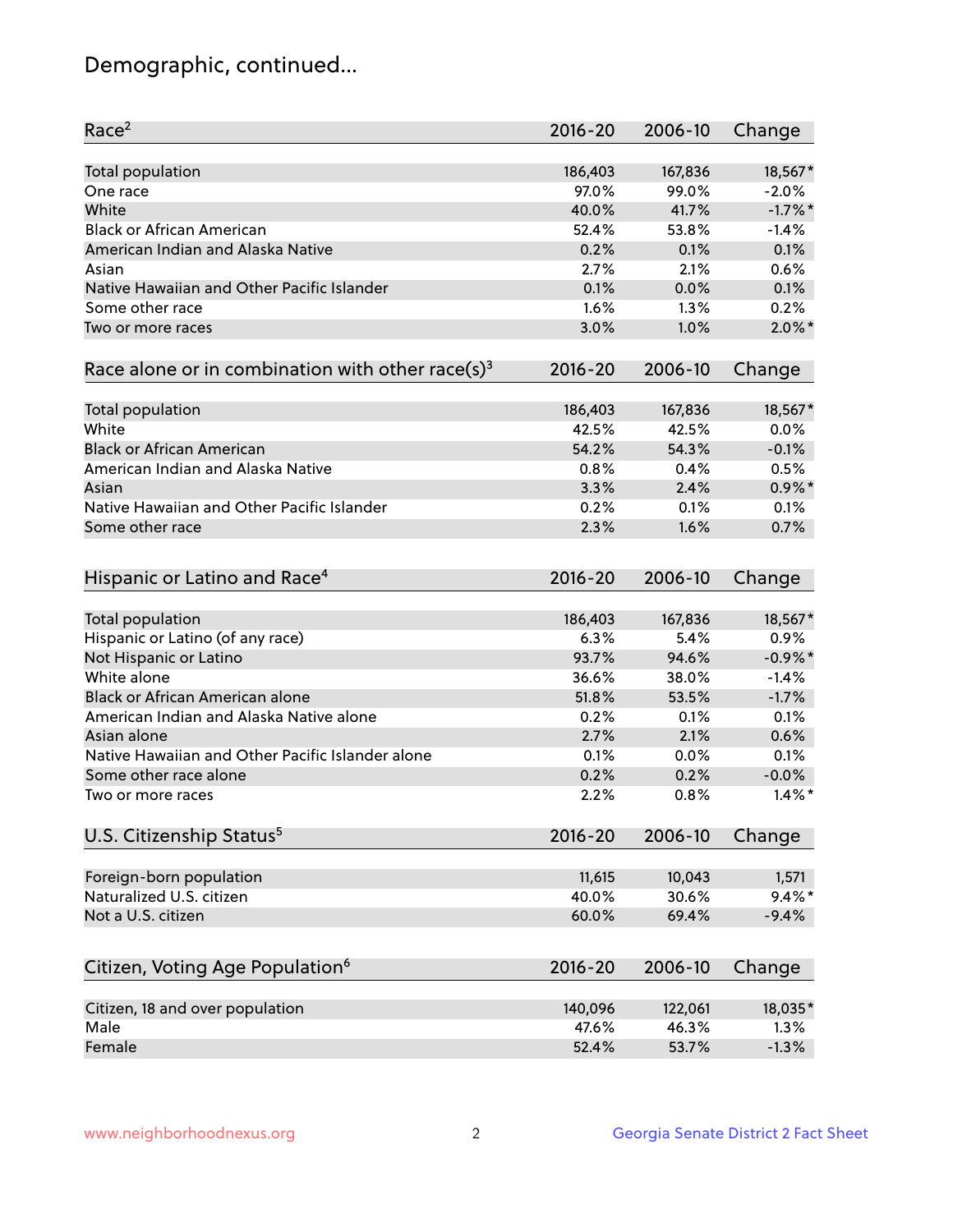#### Economic

| Income <sup>7</sup>                                 | $2016 - 20$ | 2006-10 | Change     |
|-----------------------------------------------------|-------------|---------|------------|
|                                                     |             |         |            |
| All households                                      | 68,788      | 65,032  | 3,756*     |
| Less than \$10,000                                  | 8.6%        | 12.5%   | $-3.9\%$ * |
| \$10,000 to \$14,999                                | 5.2%        | 8.0%    | $-2.8\%$ * |
| \$15,000 to \$24,999                                | 11.0%       | 14.5%   | $-3.6\%$ * |
| \$25,000 to \$34,999                                | 10.7%       | 14.0%   | $-3.4\%$ * |
| \$35,000 to \$49,999                                | 15.3%       | 15.2%   | 0.1%       |
| \$50,000 to \$74,999                                | 17.8%       | 17.1%   | 0.7%       |
| \$75,000 to \$99,999                                | 13.0%       | 8.4%    | 4.6%*      |
| \$100,000 to \$149,999                              | 10.8%       | 6.7%    | $4.2\%$ *  |
| \$150,000 to \$199,999                              | 3.7%        | 2.2%    | $1.5\%$ *  |
| \$200,000 or more                                   | 4.0%        | 1.5%    | $2.5\%$ *  |
| Median household income (dollars)                   | 49,269      | 35,944  | 13,325*    |
| Mean household income (dollars)                     | 68,779      | 49,981  | 18,797*    |
| With earnings                                       | 78.5%       | 78.0%   | 0.5%       |
| Mean earnings (dollars)                             | 66,930      | 50,840  | 16,090*    |
| <b>With Social Security</b>                         | 30.3%       | 26.4%   | $3.8\%$ *  |
| Mean Social Security income (dollars)               | 18,739      | 13,616  | $5,123*$   |
| With retirement income                              | 18.1%       | 14.7%   | $3.5\%$ *  |
| Mean retirement income (dollars)                    | 26,280      | 20,979  | 5,301*     |
| With Supplemental Security Income                   | 6.1%        | 4.3%    | $1.8\%$ *  |
| Mean Supplemental Security Income (dollars)         | 9,822       | 6,686   | $3,136*$   |
| With cash public assistance income                  | 1.2%        | 1.7%    | $-0.5%$    |
| Mean cash public assistance income (dollars)        | 901         | 3,500   | $-2,600$   |
| With Food Stamp/SNAP benefits in the past 12 months | 15.9%       | 8.9%    | $7.1\%$ *  |
|                                                     |             |         |            |
| Families                                            | 39,323      | 38,345  | 978        |
| Less than \$10,000                                  | 6.2%        | 8.0%    | $-1.7\%$ * |
| \$10,000 to \$14,999                                | 2.7%        | 5.5%    | $-2.8\%$ * |
| \$15,000 to \$24,999                                | 8.6%        | 12.4%   | $-3.9\%$ * |
| \$25,000 to \$34,999                                | 10.8%       | 14.5%   | $-3.7%$ *  |
| \$35,000 to \$49,999                                | 14.3%       | 15.8%   | $-1.5%$    |
| \$50,000 to \$74,999                                | 17.9%       | 19.6%   | $-1.6%$    |
| \$75,000 to \$99,999                                | 15.3%       | 10.3%   | $5.1\%$ *  |
| \$100,000 to \$149,999                              | 13.9%       | 8.8%    | $5.2\%$ *  |
| \$150,000 to \$199,999                              | 4.9%        | 3.1%    | 1.9%       |
| \$200,000 or more                                   | 5.3%        | 2.2%    | $3.2\%$ *  |
| Median family income (dollars)                      | 58,756      | 43,802  | 14,954*    |
| Mean family income (dollars)                        | 80,417      | 59,308  | 21,109*    |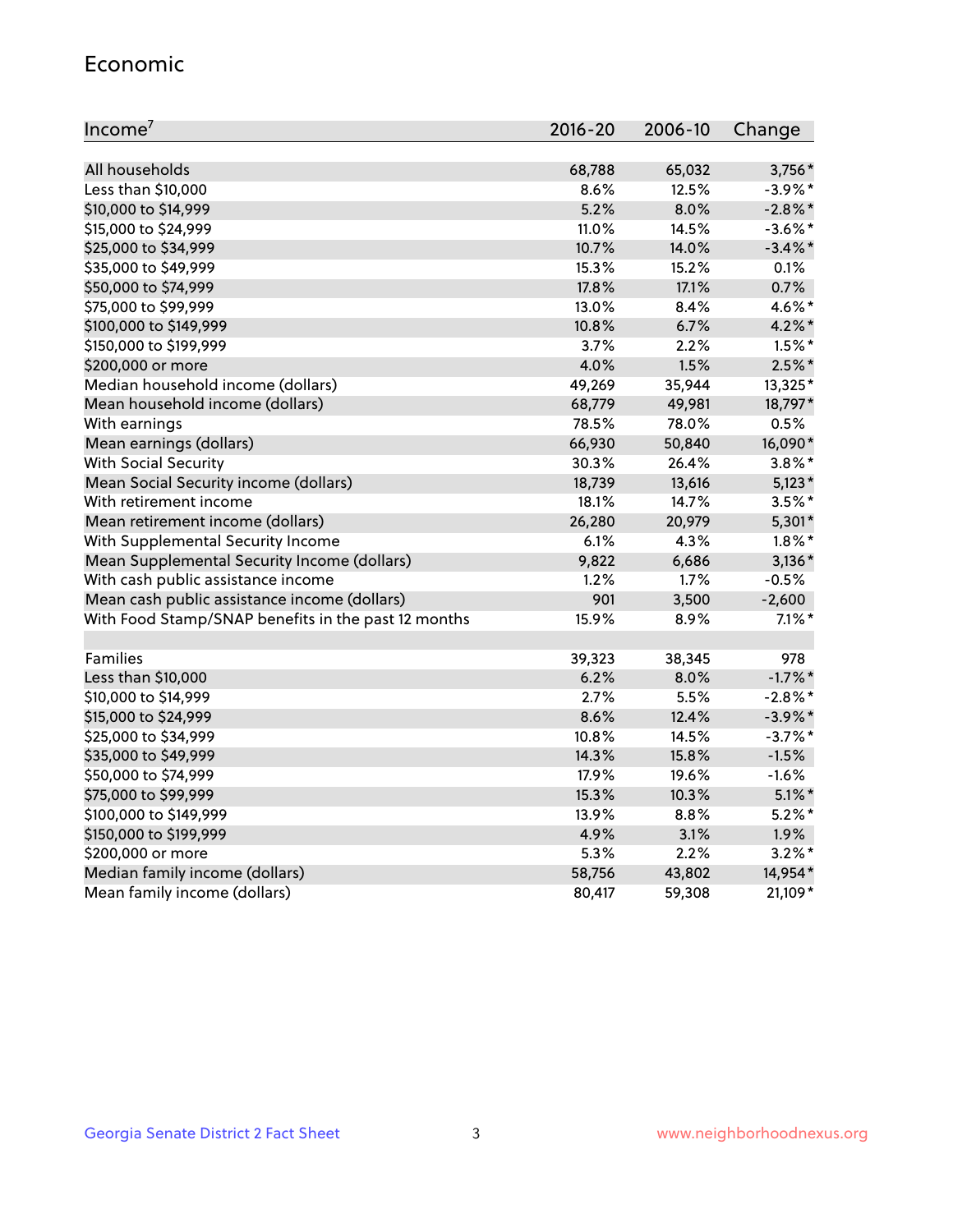## Economic, continued...

| Income, continued <sup>8</sup>                                        | $2016 - 20$ | 2006-10 | Change     |
|-----------------------------------------------------------------------|-------------|---------|------------|
|                                                                       |             |         |            |
| Nonfamily households                                                  | 29,465      | 26,687  | $2,778*$   |
| Median nonfamily income (dollars)                                     | 36,763      | 25,169  | 11,594*    |
| Mean nonfamily income (dollars)                                       | 50,006      | 35,124  | 14,882*    |
| Median earnings for workers (dollars)                                 | 28,413      | 23,873  | 4,541*     |
| Median earnings for male full-time, year-round workers<br>(dollars)   | 42,698      | 36,770  | 5,928*     |
| Median earnings for female full-time, year-round workers<br>(dollars) | 36,079      | 28,900  | 7,179*     |
| Per capita income (dollars)                                           | 27,388      | 20,448  | $6,940*$   |
| Families and People Below Poverty Level <sup>9</sup>                  | $2016 - 20$ | 2006-10 | Change     |
|                                                                       |             |         |            |
| <b>All families</b>                                                   | 12.7%       | 16.3%   | $-3.6\%$ * |
| With related children under 18 years                                  | 21.4%       | 23.9%   | $-2.4%$    |
| With related children under 5 years only                              | 13.1%       | 22.3%   | $-9.2%$    |
| Married couple families                                               | 4.1%        | 6.7%    | $-2.6%$    |
| With related children under 18 years                                  | 4.8%        | 7.5%    | $-2.6%$    |
| With related children under 5 years only                              | 2.7%        | 4.3%    | $-1.7%$    |
| Families with female householder, no husband present                  | 27.8%       | 32.8%   | $-5.0%$    |
| With related children under 18 years                                  | 39.6%       | 40.3%   | $-0.7%$    |
| With related children under 5 years only                              | 25.3%       | 48.2%   | $-22.9%$   |
|                                                                       |             |         |            |
| All people                                                            | 18.5%       | 21.7%   | $-3.2\%$ * |
| Under 18 years                                                        | 27.8%       | 31.0%   | $-3.2%$    |
| Related children under 18 years                                       | 27.6%       | 30.6%   | $-3.0%$    |
| Related children under 5 years                                        | 31.5%       | 35.9%   | $-4.4%$    |
| Related children 5 to 17 years                                        | 25.9%       | 28.1%   | $-2.2%$    |
| 18 years and over                                                     | 15.8%       | 18.7%   | $-2.9\%$ * |
| 18 to 64 years                                                        | 16.9%       | 19.4%   | $-2.5%$    |
| 65 years and over                                                     | 10.9%       | 14.8%   | $-3.9%$    |
| People in families                                                    | 15.1%       | 18.8%   | $-3.7\%$ * |
| Unrelated individuals 15 years and over                               | 28.2%       | 31.1%   | $-2.9%$    |
|                                                                       |             |         |            |
| Non-Hispanic white people                                             | 12.0%       | 14.1%   | $-2.1%$    |
| Black or African-American people                                      | 22.3%       | 26.4%   | $-4.1\%$ * |
| Asian people                                                          | 25.8%       | 19.7%   | 6.1%       |
| Hispanic or Latino people                                             | 21.5%       | 28.9%   | $-7.4%$    |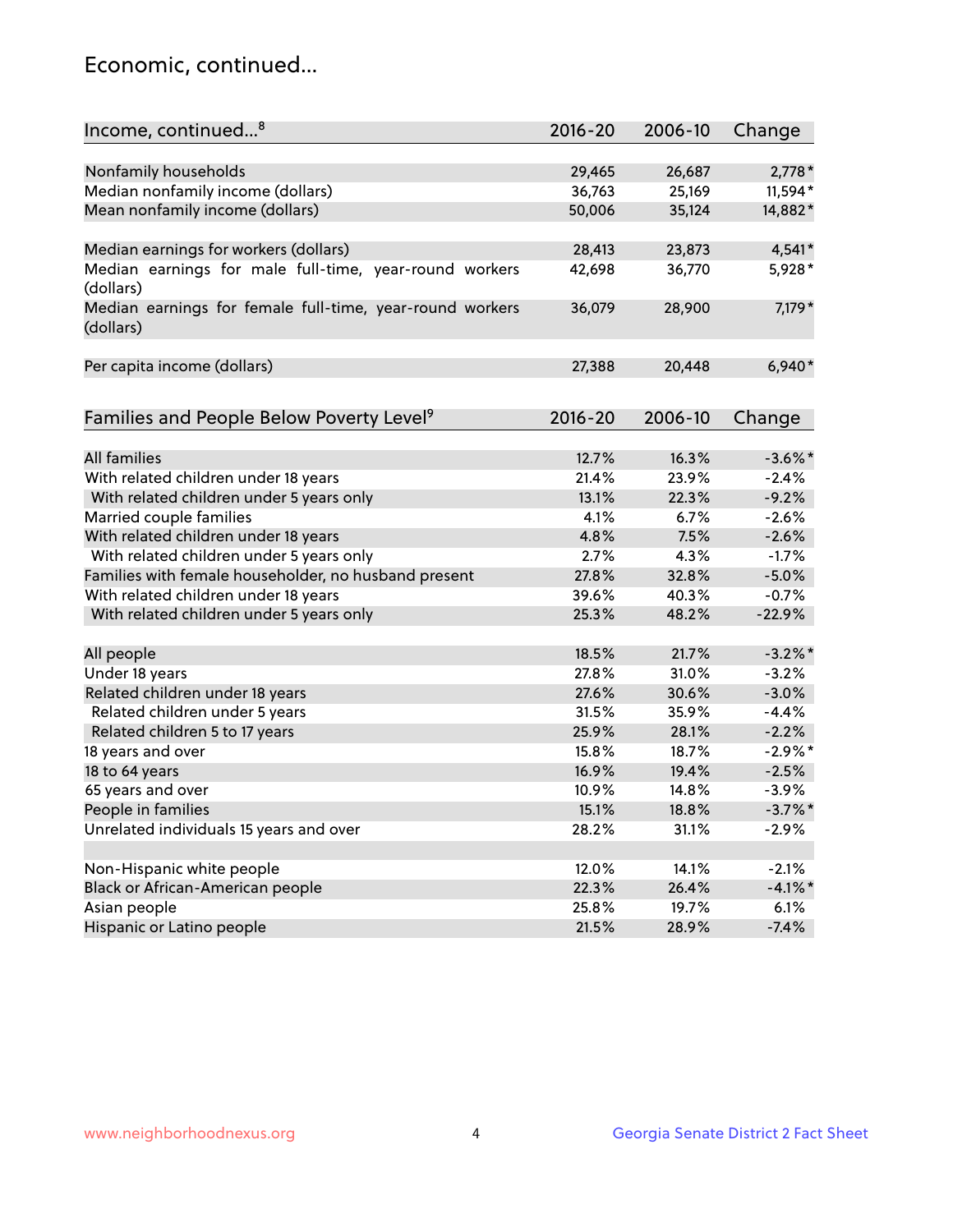## Employment

| Employment Status <sup>10</sup>                               | $2016 - 20$ | 2006-10 | Change     |
|---------------------------------------------------------------|-------------|---------|------------|
|                                                               |             |         |            |
| Population 16 years and over                                  | 150,003     | 132,956 | 17,047*    |
| In labor force                                                | 65.3%       | 60.8%   | 4.4%*      |
| Civilian labor force                                          | 63.9%       | 59.5%   | $4.4\%$ *  |
| Employed                                                      | 58.2%       | 54.7%   | $3.5%$ *   |
| Unemployed                                                    | 5.7%        | 4.7%    | 0.9%       |
| <b>Armed Forces</b>                                           | 1.4%        | 1.3%    | $0.0\%$    |
| Not in labor force                                            | 34.7%       | 39.2%   | $-4.4\%$ * |
| Civilian labor force                                          | 95,865      | 79,107  | 16,757*    |
| <b>Unemployment Rate</b>                                      | 8.9%        | 8.0%    | 0.9%       |
|                                                               |             |         |            |
| Females 16 years and over                                     | 78,293      | 70,533  | 7,760*     |
| In labor force                                                | 63.3%       | 56.9%   | $6.4\% *$  |
| Civilian labor force                                          | 63.1%       | 56.7%   | $6.3\%$ *  |
| Employed                                                      | 57.2%       | 52.3%   | 4.9%*      |
| Own children of the householder under 6 years                 | 13,242      | 13,472  | $-229$     |
| All parents in family in labor force                          | 77.8%       | 61.9%   | 15.9%*     |
|                                                               |             |         |            |
| Own children of the householder 6 to 17 years                 | 24,141      | 22,478  | 1,663      |
| All parents in family in labor force                          | 79.1%       | 74.4%   | 4.6%       |
|                                                               |             |         |            |
| Industry <sup>11</sup>                                        | $2016 - 20$ | 2006-10 | Change     |
| Civilian employed population 16 years and over                | 87,364      | 72,793  | 14,571*    |
| Agriculture, forestry, fishing and hunting, and mining        | 0.3%        | 0.3%    | 0.0%       |
| Construction                                                  | 5.5%        | 6.9%    | $-1.4%$    |
| Manufacturing                                                 | 7.7%        | 8.6%    | $-0.8%$    |
| Wholesale trade                                               | 1.8%        | 2.2%    | $-0.4%$    |
| Retail trade                                                  | 11.6%       | 13.5%   | $-1.9%$ *  |
| Transportation and warehousing, and utilities                 | 8.8%        | 7.1%    | $1.7\%$ *  |
| Information                                                   | 1.4%        | 1.5%    | $-0.1%$    |
| Finance and insurance, and real estate and rental and leasing | 4.9%        | 4.6%    | 0.3%       |
| Professional, scientific, and management, and administrative  | 9.6%        | 8.9%    | 0.7%       |
| and waste management services                                 |             |         |            |
| Educational services, and health care and social assistance   | 23.7%       | 22.4%   | $1.3\%$ *  |
| Arts, entertainment, and recreation, and accommodation and    | 15.2%       | 13.5%   | $1.7\%$ *  |
| food services                                                 |             |         |            |
| Other services, except public administration                  | 4.2%        | 5.4%    | $-1.2%$    |
| Public administration                                         | 5.2%        | 5.2%    | 0.1%       |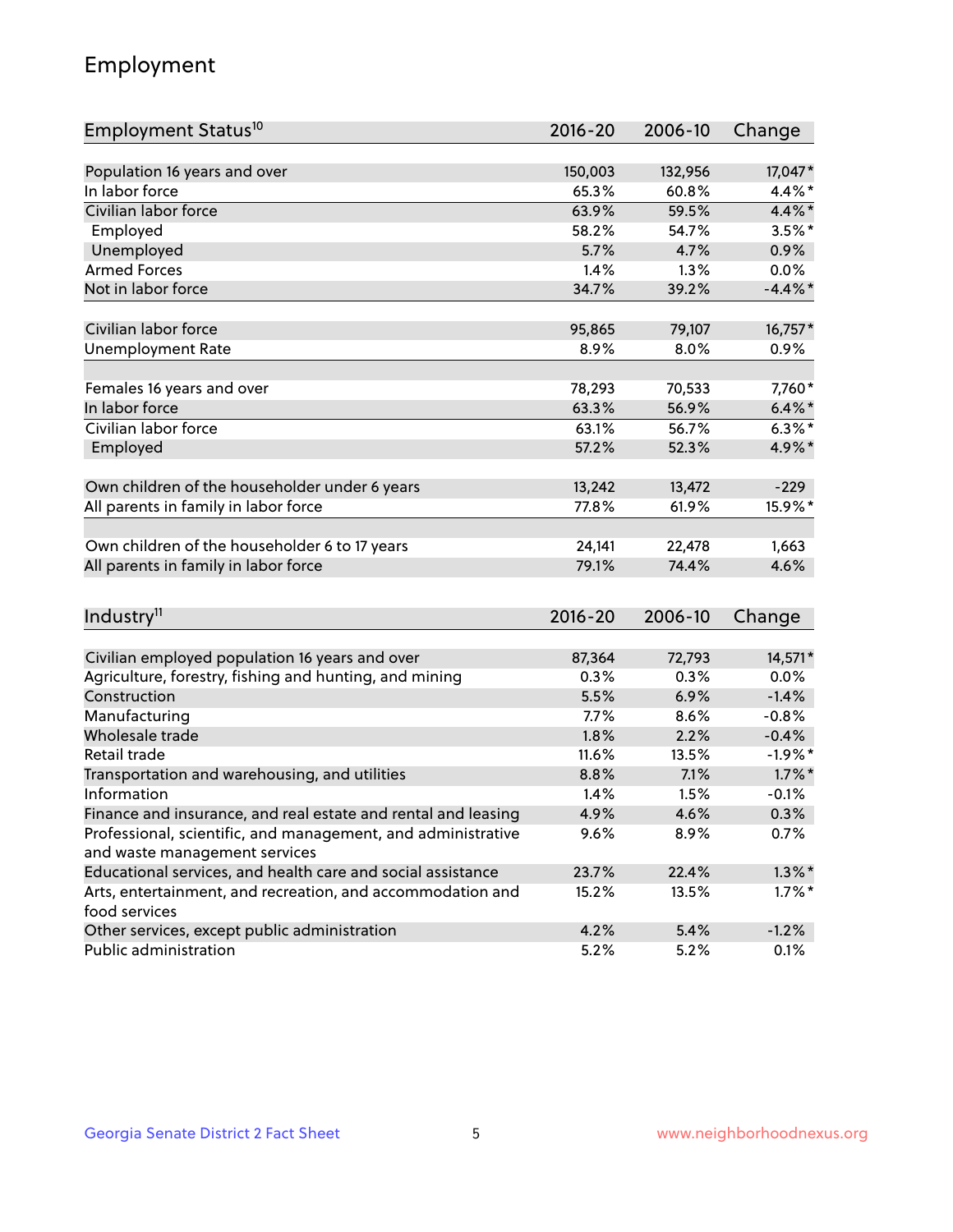## Employment, continued...

| Civilian employed population 16 years and over<br>87,364<br>72,793<br>14,571*<br>Management, business, science, and arts occupations<br>32.9%<br>29.1%<br>$3.8\%$ *<br>1.3%<br>Service occupations<br>24.0%<br>22.7%<br>Sales and office occupations<br>$-4.2%$ *<br>20.4%<br>24.6%<br>6.9%<br>$-2.4\%$<br>and<br>maintenance<br>9.4%<br>Natural<br>resources,<br>construction,<br>$1.5%$ *<br>15.8%<br>14.2%<br>$2016 - 20$<br>2006-10<br>Change<br>Civilian employed population 16 years and over<br>14,571*<br>87,364<br>72,793<br>Private wage and salary workers<br>79.7%<br>79.3%<br>0.4%<br>$-0.2%$<br>Government workers<br>14.7%<br>14.9%<br>Self-employed in own not incorporated business workers<br>5.5%<br>$-0.1%$<br>5.6%<br>Unpaid family workers<br>$-0.1%$<br>0.1%<br>0.2%<br>2019<br>2010<br>Change<br>Total Jobs in district<br>131,571<br>110,580<br>20,991<br>Held by residents of district<br>38.9%<br>41.1%<br>$-2.2%$<br>Held by non-residents of district<br>61.1%<br>58.9%<br>2.2%<br>2019<br>2010<br>Change<br>Total Jobs in district<br>131,571<br>110,580<br>20,991<br>Goods Producing sectors<br>15.1%<br>13.3%<br>1.8%<br>Trade, Transportation, and Utilities sectors<br>22.9%<br>23.2%<br>$-0.3%$<br>All Other Services sectors<br>62.0%<br>$-1.5%$<br>63.5%<br>Total Jobs in district held by district residents<br>51,200<br>45,418<br>5,782<br><b>Goods Producing sectors</b><br>9.8%<br>9.1%<br>0.6%<br>Trade, Transportation, and Utilities sectors<br>22.0%<br>19.2%<br>2.8%<br>68.3%<br>71.7%<br>$-3.4%$<br>2019<br>2010<br>Change<br>Total Jobs in district<br>131,571<br>110,580<br>20,991<br>Jobs with earnings \$1250/month or less<br>28.4%<br>$-3.3%$<br>25.1%<br>Jobs with earnings \$1251/month to \$3333/month<br>37.6%<br>$-5.2%$<br>32.4%<br>Jobs with earnings greater than \$3333/month<br>8.5%<br>42.5%<br>34.0%<br>Total Jobs in district held by district residents<br>51,200<br>45,418<br>5,782<br>Jobs with earnings \$1250/month or less<br>$-3.2%$<br>28.3%<br>31.5% | Occupation <sup>12</sup>                                    | $2016 - 20$ | 2006-10 | Change |
|----------------------------------------------------------------------------------------------------------------------------------------------------------------------------------------------------------------------------------------------------------------------------------------------------------------------------------------------------------------------------------------------------------------------------------------------------------------------------------------------------------------------------------------------------------------------------------------------------------------------------------------------------------------------------------------------------------------------------------------------------------------------------------------------------------------------------------------------------------------------------------------------------------------------------------------------------------------------------------------------------------------------------------------------------------------------------------------------------------------------------------------------------------------------------------------------------------------------------------------------------------------------------------------------------------------------------------------------------------------------------------------------------------------------------------------------------------------------------------------------------------------------------------------------------------------------------------------------------------------------------------------------------------------------------------------------------------------------------------------------------------------------------------------------------------------------------------------------------------------------------------------------------------------------------------------------------------------------------------------------------------------------------------|-------------------------------------------------------------|-------------|---------|--------|
|                                                                                                                                                                                                                                                                                                                                                                                                                                                                                                                                                                                                                                                                                                                                                                                                                                                                                                                                                                                                                                                                                                                                                                                                                                                                                                                                                                                                                                                                                                                                                                                                                                                                                                                                                                                                                                                                                                                                                                                                                                  |                                                             |             |         |        |
|                                                                                                                                                                                                                                                                                                                                                                                                                                                                                                                                                                                                                                                                                                                                                                                                                                                                                                                                                                                                                                                                                                                                                                                                                                                                                                                                                                                                                                                                                                                                                                                                                                                                                                                                                                                                                                                                                                                                                                                                                                  |                                                             |             |         |        |
|                                                                                                                                                                                                                                                                                                                                                                                                                                                                                                                                                                                                                                                                                                                                                                                                                                                                                                                                                                                                                                                                                                                                                                                                                                                                                                                                                                                                                                                                                                                                                                                                                                                                                                                                                                                                                                                                                                                                                                                                                                  |                                                             |             |         |        |
|                                                                                                                                                                                                                                                                                                                                                                                                                                                                                                                                                                                                                                                                                                                                                                                                                                                                                                                                                                                                                                                                                                                                                                                                                                                                                                                                                                                                                                                                                                                                                                                                                                                                                                                                                                                                                                                                                                                                                                                                                                  |                                                             |             |         |        |
|                                                                                                                                                                                                                                                                                                                                                                                                                                                                                                                                                                                                                                                                                                                                                                                                                                                                                                                                                                                                                                                                                                                                                                                                                                                                                                                                                                                                                                                                                                                                                                                                                                                                                                                                                                                                                                                                                                                                                                                                                                  |                                                             |             |         |        |
|                                                                                                                                                                                                                                                                                                                                                                                                                                                                                                                                                                                                                                                                                                                                                                                                                                                                                                                                                                                                                                                                                                                                                                                                                                                                                                                                                                                                                                                                                                                                                                                                                                                                                                                                                                                                                                                                                                                                                                                                                                  | occupations                                                 |             |         |        |
|                                                                                                                                                                                                                                                                                                                                                                                                                                                                                                                                                                                                                                                                                                                                                                                                                                                                                                                                                                                                                                                                                                                                                                                                                                                                                                                                                                                                                                                                                                                                                                                                                                                                                                                                                                                                                                                                                                                                                                                                                                  | Production, transportation, and material moving occupations |             |         |        |
|                                                                                                                                                                                                                                                                                                                                                                                                                                                                                                                                                                                                                                                                                                                                                                                                                                                                                                                                                                                                                                                                                                                                                                                                                                                                                                                                                                                                                                                                                                                                                                                                                                                                                                                                                                                                                                                                                                                                                                                                                                  | Class of Worker <sup>13</sup>                               |             |         |        |
|                                                                                                                                                                                                                                                                                                                                                                                                                                                                                                                                                                                                                                                                                                                                                                                                                                                                                                                                                                                                                                                                                                                                                                                                                                                                                                                                                                                                                                                                                                                                                                                                                                                                                                                                                                                                                                                                                                                                                                                                                                  |                                                             |             |         |        |
|                                                                                                                                                                                                                                                                                                                                                                                                                                                                                                                                                                                                                                                                                                                                                                                                                                                                                                                                                                                                                                                                                                                                                                                                                                                                                                                                                                                                                                                                                                                                                                                                                                                                                                                                                                                                                                                                                                                                                                                                                                  |                                                             |             |         |        |
|                                                                                                                                                                                                                                                                                                                                                                                                                                                                                                                                                                                                                                                                                                                                                                                                                                                                                                                                                                                                                                                                                                                                                                                                                                                                                                                                                                                                                                                                                                                                                                                                                                                                                                                                                                                                                                                                                                                                                                                                                                  |                                                             |             |         |        |
|                                                                                                                                                                                                                                                                                                                                                                                                                                                                                                                                                                                                                                                                                                                                                                                                                                                                                                                                                                                                                                                                                                                                                                                                                                                                                                                                                                                                                                                                                                                                                                                                                                                                                                                                                                                                                                                                                                                                                                                                                                  |                                                             |             |         |        |
|                                                                                                                                                                                                                                                                                                                                                                                                                                                                                                                                                                                                                                                                                                                                                                                                                                                                                                                                                                                                                                                                                                                                                                                                                                                                                                                                                                                                                                                                                                                                                                                                                                                                                                                                                                                                                                                                                                                                                                                                                                  |                                                             |             |         |        |
|                                                                                                                                                                                                                                                                                                                                                                                                                                                                                                                                                                                                                                                                                                                                                                                                                                                                                                                                                                                                                                                                                                                                                                                                                                                                                                                                                                                                                                                                                                                                                                                                                                                                                                                                                                                                                                                                                                                                                                                                                                  |                                                             |             |         |        |
|                                                                                                                                                                                                                                                                                                                                                                                                                                                                                                                                                                                                                                                                                                                                                                                                                                                                                                                                                                                                                                                                                                                                                                                                                                                                                                                                                                                                                                                                                                                                                                                                                                                                                                                                                                                                                                                                                                                                                                                                                                  | Job Flows <sup>14</sup>                                     |             |         |        |
|                                                                                                                                                                                                                                                                                                                                                                                                                                                                                                                                                                                                                                                                                                                                                                                                                                                                                                                                                                                                                                                                                                                                                                                                                                                                                                                                                                                                                                                                                                                                                                                                                                                                                                                                                                                                                                                                                                                                                                                                                                  |                                                             |             |         |        |
|                                                                                                                                                                                                                                                                                                                                                                                                                                                                                                                                                                                                                                                                                                                                                                                                                                                                                                                                                                                                                                                                                                                                                                                                                                                                                                                                                                                                                                                                                                                                                                                                                                                                                                                                                                                                                                                                                                                                                                                                                                  |                                                             |             |         |        |
|                                                                                                                                                                                                                                                                                                                                                                                                                                                                                                                                                                                                                                                                                                                                                                                                                                                                                                                                                                                                                                                                                                                                                                                                                                                                                                                                                                                                                                                                                                                                                                                                                                                                                                                                                                                                                                                                                                                                                                                                                                  |                                                             |             |         |        |
|                                                                                                                                                                                                                                                                                                                                                                                                                                                                                                                                                                                                                                                                                                                                                                                                                                                                                                                                                                                                                                                                                                                                                                                                                                                                                                                                                                                                                                                                                                                                                                                                                                                                                                                                                                                                                                                                                                                                                                                                                                  |                                                             |             |         |        |
|                                                                                                                                                                                                                                                                                                                                                                                                                                                                                                                                                                                                                                                                                                                                                                                                                                                                                                                                                                                                                                                                                                                                                                                                                                                                                                                                                                                                                                                                                                                                                                                                                                                                                                                                                                                                                                                                                                                                                                                                                                  | Jobs by Industry Sector <sup>15</sup>                       |             |         |        |
|                                                                                                                                                                                                                                                                                                                                                                                                                                                                                                                                                                                                                                                                                                                                                                                                                                                                                                                                                                                                                                                                                                                                                                                                                                                                                                                                                                                                                                                                                                                                                                                                                                                                                                                                                                                                                                                                                                                                                                                                                                  |                                                             |             |         |        |
|                                                                                                                                                                                                                                                                                                                                                                                                                                                                                                                                                                                                                                                                                                                                                                                                                                                                                                                                                                                                                                                                                                                                                                                                                                                                                                                                                                                                                                                                                                                                                                                                                                                                                                                                                                                                                                                                                                                                                                                                                                  |                                                             |             |         |        |
|                                                                                                                                                                                                                                                                                                                                                                                                                                                                                                                                                                                                                                                                                                                                                                                                                                                                                                                                                                                                                                                                                                                                                                                                                                                                                                                                                                                                                                                                                                                                                                                                                                                                                                                                                                                                                                                                                                                                                                                                                                  |                                                             |             |         |        |
|                                                                                                                                                                                                                                                                                                                                                                                                                                                                                                                                                                                                                                                                                                                                                                                                                                                                                                                                                                                                                                                                                                                                                                                                                                                                                                                                                                                                                                                                                                                                                                                                                                                                                                                                                                                                                                                                                                                                                                                                                                  |                                                             |             |         |        |
|                                                                                                                                                                                                                                                                                                                                                                                                                                                                                                                                                                                                                                                                                                                                                                                                                                                                                                                                                                                                                                                                                                                                                                                                                                                                                                                                                                                                                                                                                                                                                                                                                                                                                                                                                                                                                                                                                                                                                                                                                                  |                                                             |             |         |        |
|                                                                                                                                                                                                                                                                                                                                                                                                                                                                                                                                                                                                                                                                                                                                                                                                                                                                                                                                                                                                                                                                                                                                                                                                                                                                                                                                                                                                                                                                                                                                                                                                                                                                                                                                                                                                                                                                                                                                                                                                                                  |                                                             |             |         |        |
|                                                                                                                                                                                                                                                                                                                                                                                                                                                                                                                                                                                                                                                                                                                                                                                                                                                                                                                                                                                                                                                                                                                                                                                                                                                                                                                                                                                                                                                                                                                                                                                                                                                                                                                                                                                                                                                                                                                                                                                                                                  |                                                             |             |         |        |
|                                                                                                                                                                                                                                                                                                                                                                                                                                                                                                                                                                                                                                                                                                                                                                                                                                                                                                                                                                                                                                                                                                                                                                                                                                                                                                                                                                                                                                                                                                                                                                                                                                                                                                                                                                                                                                                                                                                                                                                                                                  |                                                             |             |         |        |
|                                                                                                                                                                                                                                                                                                                                                                                                                                                                                                                                                                                                                                                                                                                                                                                                                                                                                                                                                                                                                                                                                                                                                                                                                                                                                                                                                                                                                                                                                                                                                                                                                                                                                                                                                                                                                                                                                                                                                                                                                                  | All Other Services sectors                                  |             |         |        |
|                                                                                                                                                                                                                                                                                                                                                                                                                                                                                                                                                                                                                                                                                                                                                                                                                                                                                                                                                                                                                                                                                                                                                                                                                                                                                                                                                                                                                                                                                                                                                                                                                                                                                                                                                                                                                                                                                                                                                                                                                                  |                                                             |             |         |        |
|                                                                                                                                                                                                                                                                                                                                                                                                                                                                                                                                                                                                                                                                                                                                                                                                                                                                                                                                                                                                                                                                                                                                                                                                                                                                                                                                                                                                                                                                                                                                                                                                                                                                                                                                                                                                                                                                                                                                                                                                                                  | Jobs by Earnings <sup>16</sup>                              |             |         |        |
|                                                                                                                                                                                                                                                                                                                                                                                                                                                                                                                                                                                                                                                                                                                                                                                                                                                                                                                                                                                                                                                                                                                                                                                                                                                                                                                                                                                                                                                                                                                                                                                                                                                                                                                                                                                                                                                                                                                                                                                                                                  |                                                             |             |         |        |
|                                                                                                                                                                                                                                                                                                                                                                                                                                                                                                                                                                                                                                                                                                                                                                                                                                                                                                                                                                                                                                                                                                                                                                                                                                                                                                                                                                                                                                                                                                                                                                                                                                                                                                                                                                                                                                                                                                                                                                                                                                  |                                                             |             |         |        |
|                                                                                                                                                                                                                                                                                                                                                                                                                                                                                                                                                                                                                                                                                                                                                                                                                                                                                                                                                                                                                                                                                                                                                                                                                                                                                                                                                                                                                                                                                                                                                                                                                                                                                                                                                                                                                                                                                                                                                                                                                                  |                                                             |             |         |        |
|                                                                                                                                                                                                                                                                                                                                                                                                                                                                                                                                                                                                                                                                                                                                                                                                                                                                                                                                                                                                                                                                                                                                                                                                                                                                                                                                                                                                                                                                                                                                                                                                                                                                                                                                                                                                                                                                                                                                                                                                                                  |                                                             |             |         |        |
|                                                                                                                                                                                                                                                                                                                                                                                                                                                                                                                                                                                                                                                                                                                                                                                                                                                                                                                                                                                                                                                                                                                                                                                                                                                                                                                                                                                                                                                                                                                                                                                                                                                                                                                                                                                                                                                                                                                                                                                                                                  |                                                             |             |         |        |
|                                                                                                                                                                                                                                                                                                                                                                                                                                                                                                                                                                                                                                                                                                                                                                                                                                                                                                                                                                                                                                                                                                                                                                                                                                                                                                                                                                                                                                                                                                                                                                                                                                                                                                                                                                                                                                                                                                                                                                                                                                  |                                                             |             |         |        |
|                                                                                                                                                                                                                                                                                                                                                                                                                                                                                                                                                                                                                                                                                                                                                                                                                                                                                                                                                                                                                                                                                                                                                                                                                                                                                                                                                                                                                                                                                                                                                                                                                                                                                                                                                                                                                                                                                                                                                                                                                                  |                                                             |             |         |        |
| 38.8%<br>42.4%<br>$-3.6%$                                                                                                                                                                                                                                                                                                                                                                                                                                                                                                                                                                                                                                                                                                                                                                                                                                                                                                                                                                                                                                                                                                                                                                                                                                                                                                                                                                                                                                                                                                                                                                                                                                                                                                                                                                                                                                                                                                                                                                                                        | Jobs with earnings \$1251/month to \$3333/month             |             |         |        |
| 32.9%<br>26.1%<br>6.8%                                                                                                                                                                                                                                                                                                                                                                                                                                                                                                                                                                                                                                                                                                                                                                                                                                                                                                                                                                                                                                                                                                                                                                                                                                                                                                                                                                                                                                                                                                                                                                                                                                                                                                                                                                                                                                                                                                                                                                                                           | Jobs with earnings greater than \$3333/month                |             |         |        |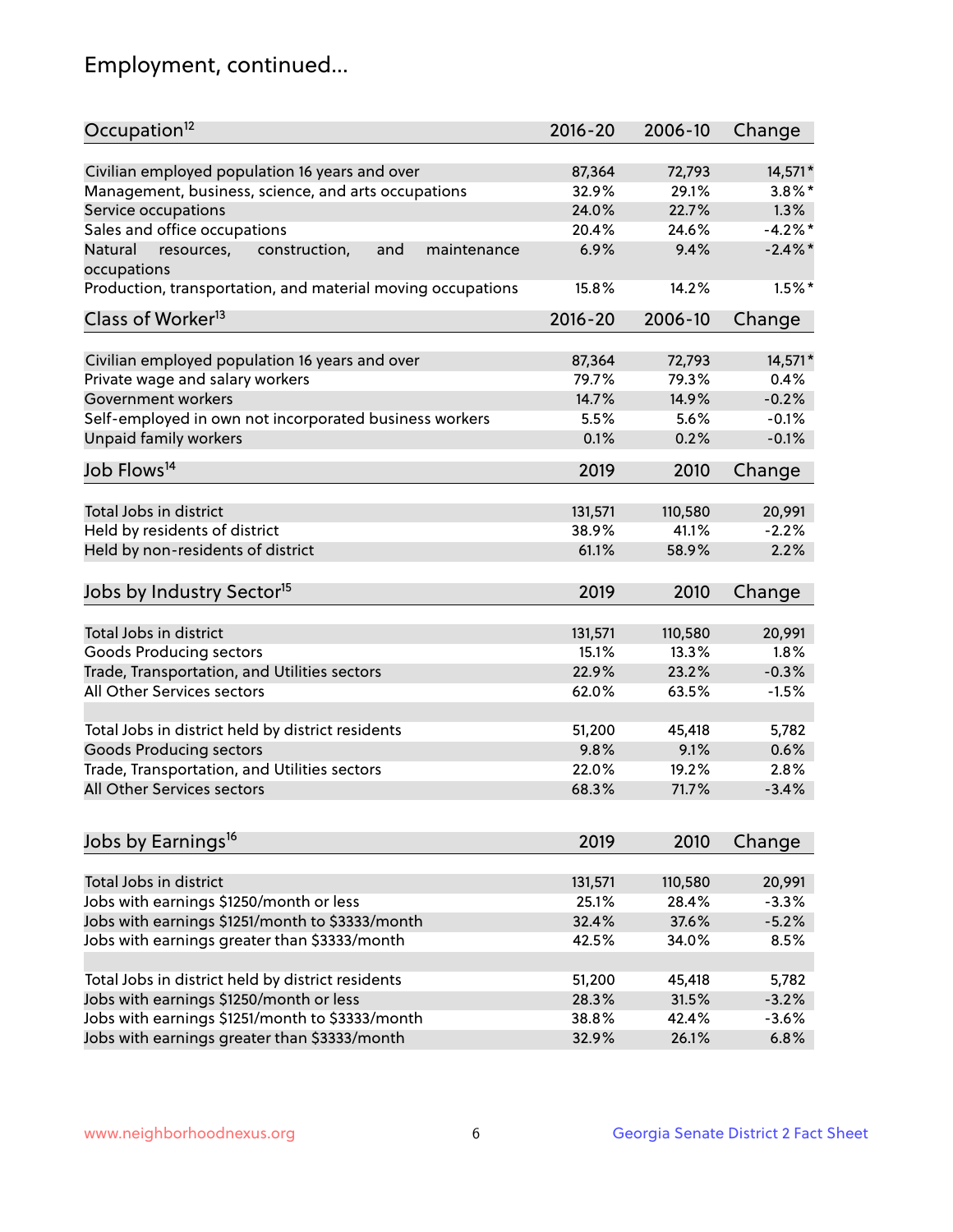## Employment, continued...

| 2019    | 2010    | Change  |
|---------|---------|---------|
|         |         |         |
| 131,571 | 110,580 | 20,991  |
| 23.3%   | 25.6%   | $-2.4%$ |
| 54.3%   | 57.1%   | $-2.8%$ |
| 22.4%   | 17.3%   | 5.1%    |
|         |         |         |
| 51,200  | 45,418  | 5,782   |
| 24.6%   | 26.7%   | $-2.1%$ |
| 53.3%   | 55.4%   | $-2.1%$ |
| 22.1%   | 18.0%   | 4.2%    |
|         |         |         |

#### Education

| School Enrollment <sup>18</sup>                | $2016 - 20$ | 2006-10 | Change     |
|------------------------------------------------|-------------|---------|------------|
|                                                |             |         |            |
| Population 3 years and over enrolled in school | 52,888      | 48,358  | 4,530*     |
| Nursery school, preschool                      | 5.0%        | 5.9%    | $-0.9%$    |
| Kindergarten                                   | 3.8%        | 4.4%    | $-0.6%$    |
| Elementary school (grades 1-8)                 | 34.2%       | 34.2%   | $0.0\%$    |
| High school (grades 9-12)                      | 15.5%       | 19.2%   | $-3.7\%$ * |
| College or graduate school                     | 41.4%       | 36.3%   | $5.1\%$ *  |
| Educational Attainment <sup>19</sup>           | $2016 - 20$ | 2006-10 | Change     |
|                                                |             |         |            |
| Population 25 years and over                   | 121,774     | 103,226 | 18,548*    |
| Less than 9th grade                            | 3.1%        | 5.1%    | $-2.0%$    |
| 9th to 12th grade, no diploma                  | 8.6%        | 11.0%   | $-2.4\%$ * |
| High school graduate (includes equivalency)    | 26.4%       | 33.1%   | $-6.7\%$ * |
| Some college, no degree                        | 26.0%       | 21.2%   | 4.9%*      |
| Associate's degree                             | 6.8%        | $7.0\%$ | $-0.1\%$   |
| Bachelor's degree                              | 18.3%       | 14.7%   | $3.6\%$ *  |
| Graduate or professional degree                | 10.7%       | 7.9%    | $2.8\%$ *  |
|                                                |             |         |            |
| Percent high school graduate or higher         | 88.3%       | 83.9%   | 4.4%*      |
| Percent bachelor's degree or higher            | 29.1%       | 22.7%   | $6.4\%$ *  |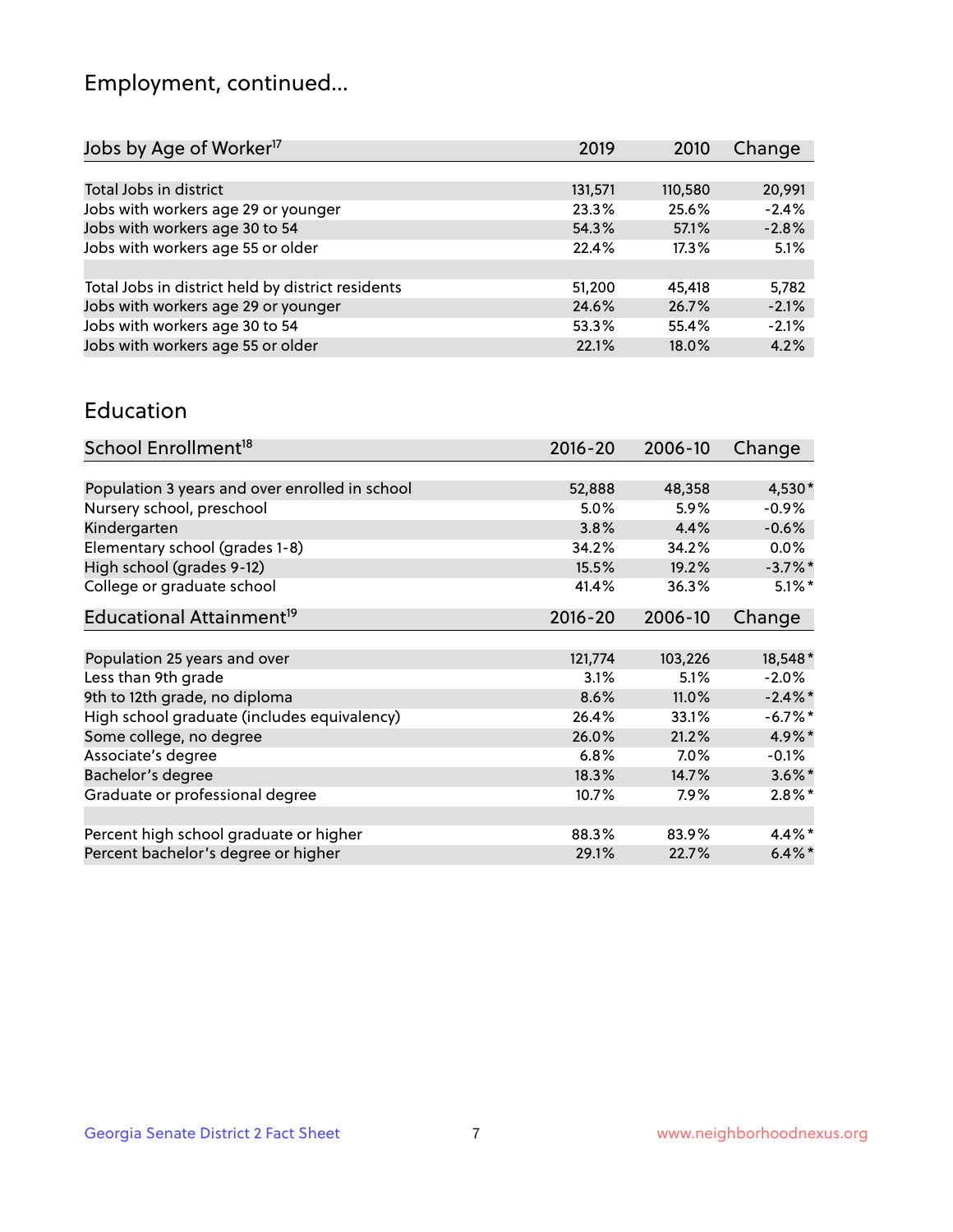## Housing

| Households by Type <sup>20</sup>                     | 2016-20 | 2006-10 | Change               |
|------------------------------------------------------|---------|---------|----------------------|
|                                                      |         |         |                      |
| <b>Total households</b>                              | 68,788  | 65,032  | $3,756*$             |
| Family households (families)                         | 57.2%   | 59.0%   | $-1.8\%$ *           |
| With own children under 18 years                     | 24.0%   | 26.0%   | $-2.0%$              |
| Married-couple family                                | 32.6%   | 33.9%   | $-1.3%$              |
| With own children of the householder under 18 years  | 11.1%   | 12.0%   | $-0.9%$              |
| Male householder, no wife present, family            | 4.9%    | 4.9%    | 0.0%                 |
| With own children of the householder under 18 years  | 2.2%    | 2.2%    | 0.1%                 |
| Female householder, no husband present, family       | 19.6%   | 20.1%   | $-0.5%$              |
| With own children of the householder under 18 years  | 10.7%   | 11.8%   | $-1.1%$              |
| Nonfamily households                                 | 42.8%   | 41.0%   | 1.8%                 |
| Householder living alone                             | 33.1%   | 32.8%   | 0.3%                 |
| 65 years and over                                    | 11.4%   | 10.3%   | $1.2\%$ <sup>*</sup> |
|                                                      |         |         |                      |
| Households with one or more people under 18 years    | 27.3%   | 30.7%   | $-3.4\%$ *           |
| Households with one or more people 65 years and over | 26.4%   | 21.9%   | $4.6\%$ *            |
| Average household size                               | 2.54    | 2.47    | $0.07*$              |
| Average family size                                  | 3.29    | 3.20    | 0.09                 |
| Housing Occupancy <sup>21</sup>                      | 2016-20 | 2006-10 | Change               |
|                                                      |         |         |                      |
| Total housing units                                  | 79,319  | 75,997  | $3,322*$             |
| Occupied housing units                               | 86.7%   | 85.6%   | 1.2%                 |
| Vacant housing units                                 | 13.3%   | 14.4%   | $-1.2%$              |
|                                                      |         |         |                      |
| Homeowner vacancy rate                               | 2.1     | 4.8     | $-2.7$               |
| Rental vacancy rate                                  | 7.9     | 10.2    | $-2.2$               |
| Units in Structure <sup>22</sup>                     | 2016-20 | 2006-10 | Change               |
|                                                      |         |         |                      |
| Total housing units                                  | 79,319  | 75,997  | $3,322*$             |
| 1-unit, detached                                     | 58.0%   | 56.7%   | 1.3%                 |
| 1-unit, attached                                     | 4.8%    | 6.0%    | $-1.2\%$ *           |
| 2 units                                              | 6.0%    | 5.6%    | 0.4%                 |
| 3 or 4 units                                         | 8.6%    | 8.5%    | $0.0\%$              |
| 5 to 9 units                                         | 7.6%    | 9.9%    | $-2.3\%$ *           |
| 10 to 19 units                                       | 5.0%    | 3.9%    | 1.0%                 |
| 20 or more units                                     | 7.2%    | 4.9%    | $2.3\%$ *            |
| Mobile home                                          | 2.9%    | 4.4%    | $-1.6\%$ *           |
| Boat, RV, van, etc.                                  | 0.0%    | $0.0\%$ | $-0.0\%$             |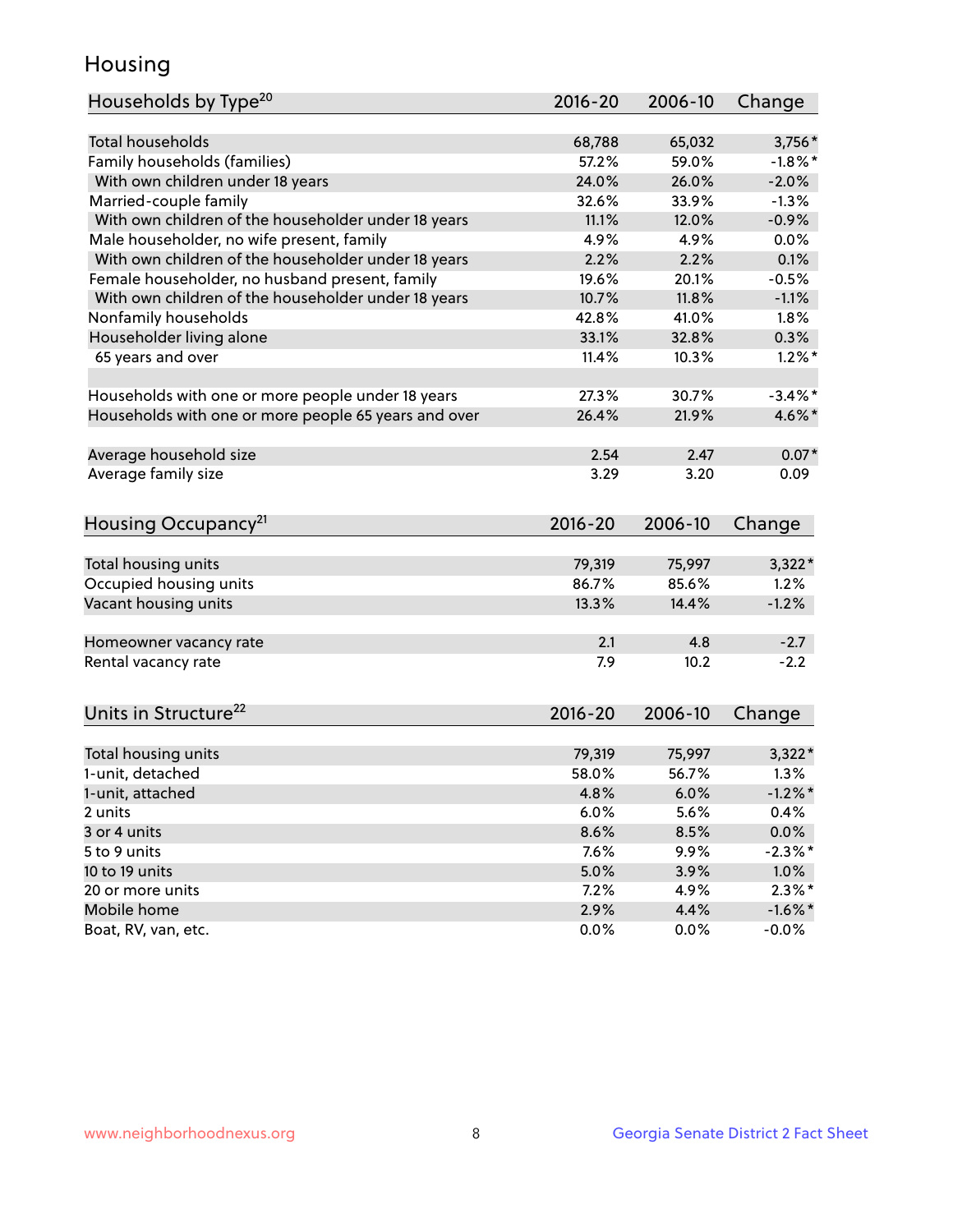## Housing, Continued...

| Year Structure Built <sup>23</sup>             | 2016-20     | 2006-10 | Change     |
|------------------------------------------------|-------------|---------|------------|
| Total housing units                            | 79,319      | 75,997  | $3,322*$   |
| Built 2014 or later                            | 4.2%        | (X)     | (X)        |
| Built 2010 to 2013                             | 3.4%        | (X)     | (X)        |
| Built 2000 to 2009                             | 15.1%       | 14.0%   | 1.0%       |
| Built 1990 to 1999                             | 8.4%        | 9.6%    | $-1.2%$    |
| Built 1980 to 1989                             | 11.1%       | 11.8%   | $-0.7%$    |
| Built 1970 to 1979                             | 12.2%       | 15.2%   | $-2.9%$ *  |
| Built 1960 to 1969                             | 11.7%       | 13.1%   | $-1.4%$ *  |
| Built 1950 to 1959                             | 12.8%       | 14.7%   | $-1.9%$ *  |
| Built 1940 to 1949                             | 7.3%        | 7.0%    | 0.4%       |
| Built 1939 or earlier                          | 13.7%       | 14.6%   | $-0.9%$    |
|                                                |             |         |            |
| Housing Tenure <sup>24</sup>                   | $2016 - 20$ | 2006-10 | Change     |
| Occupied housing units                         | 68,788      | 65,032  | 3,756*     |
| Owner-occupied                                 | 47.1%       | 50.1%   | $-3.0\%$ * |
| Renter-occupied                                | 52.9%       | 49.9%   | $3.0\%$ *  |
| Average household size of owner-occupied unit  | 2.54        | 2.47    | $0.07*$    |
| Average household size of renter-occupied unit | 2.54        | 2.48    | 0.07       |
| Residence 1 Year Ago <sup>25</sup>             | $2016 - 20$ | 2006-10 | Change     |
| Population 1 year and over                     | 183,951     | 165,055 | 18,896*    |
| Same house                                     | 77.3%       | 85.1%   | $-7.8\%$ * |
| Different house in the U.S.                    | 21.7%       | 14.3%   | $7.4\%$ *  |
| Same county                                    | 12.2%       | 8.5%    | $3.6\%$ *  |
| Different county                               | 9.5%        | 5.7%    | $3.8\%$ *  |
| Same state                                     | 4.4%        | 2.7%    | $1.6\%$ *  |
| Different state                                | 5.2%        | 3.0%    | $2.1\%$ *  |
| Abroad                                         | 1.0%        | 0.6%    | 0.4%       |
| Value of Housing Unit <sup>26</sup>            | $2016 - 20$ | 2006-10 | Change     |
| Owner-occupied units                           | 32,397      | 32,564  | $-166$     |
| Less than \$50,000                             | 6.1%        | 6.9%    | $-0.8%$    |
| \$50,000 to \$99,999                           | 13.4%       | 19.5%   | $-6.1%$    |
| \$100,000 to \$149,999                         | 22.6%       | 26.3%   | $-3.8\%$ * |
| \$150,000 to \$199,999                         | 20.3%       | 18.9%   | 1.4%       |
| \$200,000 to \$299,999                         | 21.6%       | 15.1%   | $6.6\%$ *  |
| \$300,000 to \$499,999                         | 9.8%        | 7.9%    | 2.0%       |
| \$500,000 to \$999,999                         | 4.9%        | 4.0%    | 0.9%       |
| \$1,000,000 or more                            | 1.3%        | 1.5%    | $-0.2%$    |
| Median (dollars)                               | 165,576     | 144,979 | 20,597*    |
| Mortgage Status <sup>27</sup>                  | $2016 - 20$ | 2006-10 | Change     |
|                                                |             |         |            |
| Owner-occupied units                           | 32,397      | 32,564  | $-166$     |
| Housing units with a mortgage                  | 67.2%       | 66.4%   | 0.8%       |
| Housing units without a mortgage               | 32.8%       | 33.6%   | $-0.8%$    |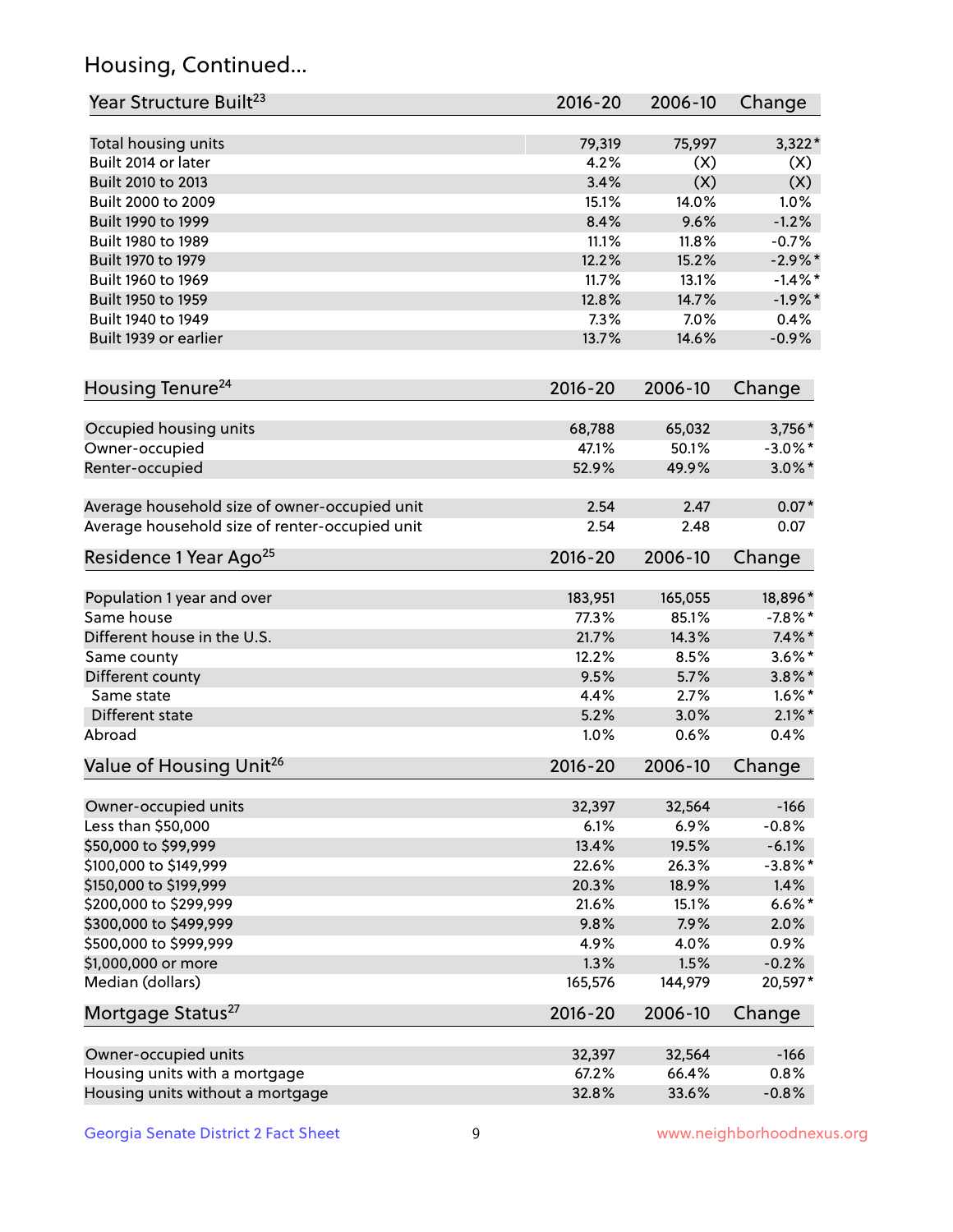## Housing, Continued...

| Selected Monthly Owner Costs <sup>28</sup>                                            | 2016-20     | 2006-10 | Change      |
|---------------------------------------------------------------------------------------|-------------|---------|-------------|
| Housing units with a mortgage                                                         | 21,771      | 21,622  | 149         |
| Less than \$300                                                                       | 0.1%        | 0.5%    | $-0.4%$     |
| \$300 to \$499                                                                        | 0.6%        | 2.1%    | $-1.5%$     |
| \$500 to \$999                                                                        | 22.1%       | 26.7%   | $-4.6%$     |
| \$1,000 to \$1,499                                                                    | 36.1%       | 41.3%   | $-5.2%$     |
| \$1,500 to \$1,999                                                                    | 23.2%       | 14.3%   | 8.9%*       |
| \$2,000 to \$2,999                                                                    | 13.2%       | 11.0%   | 2.2%        |
| \$3,000 or more                                                                       | 4.6%        | 4.0%    | 0.6%        |
| Median (dollars)                                                                      | 1,357       | 1,204   | $153*$      |
|                                                                                       |             |         |             |
| Housing units without a mortgage                                                      | 10,626      | 10,942  | $-316$      |
| Less than \$150                                                                       | 2.2%        | 4.4%    | $-2.1%$     |
| \$150 to \$249                                                                        | 8.4%        | 14.6%   | $-6.3%$     |
| \$250 to \$349                                                                        | 16.3%       | 23.3%   | $-7.0%$     |
| \$350 to \$499                                                                        | 32.9%       | 30.0%   | 3.0%        |
| \$500 to \$699                                                                        | 25.0%       | 19.7%   | 5.3%        |
| \$700 or more                                                                         | 15.1%       | 8.0%    | 7.1%        |
| Median (dollars)                                                                      | 451         | 383     | 68*         |
| Selected Monthly Owner Costs as a Percentage of<br>Household Income <sup>29</sup>     | $2016 - 20$ | 2006-10 | Change      |
| Housing units with a mortgage (excluding units where<br>SMOCAPI cannot be computed)   | 21,705      | 21,493  | 212         |
| Less than 20.0 percent                                                                | 42.7%       | 31.1%   | 11.6%*      |
| 20.0 to 24.9 percent                                                                  | 17.3%       | 15.8%   | 1.4%        |
| 25.0 to 29.9 percent                                                                  | 10.9%       | 10.1%   | 0.8%        |
| 30.0 to 34.9 percent                                                                  | 5.6%        | 8.6%    | $-3.0%$     |
| 35.0 percent or more                                                                  | 23.5%       | 34.3%   | $-10.8\%$ * |
| Not computed                                                                          | 66          | 128     | $-62$       |
| Housing unit without a mortgage (excluding units where<br>SMOCAPI cannot be computed) | 10,387      | 10,826  | $-439$      |
| Less than 10.0 percent                                                                | 38.7%       | 38.9%   | $-0.2%$     |
| 10.0 to 14.9 percent                                                                  | 21.8%       | 20.9%   | 0.8%        |
| 15.0 to 19.9 percent                                                                  | 15.2%       | 12.2%   | 3.0%        |
| 20.0 to 24.9 percent                                                                  | 7.2%        | 7.4%    | $-0.2%$     |
| 25.0 to 29.9 percent                                                                  | 4.6%        | 5.5%    | $-0.9%$     |
| 30.0 to 34.9 percent                                                                  | 2.9%        | 3.1%    | $-0.2%$     |
| 35.0 percent or more                                                                  | 9.6%        | 12.0%   | $-2.4%$     |
| Not computed                                                                          | 239         | 116     | 123         |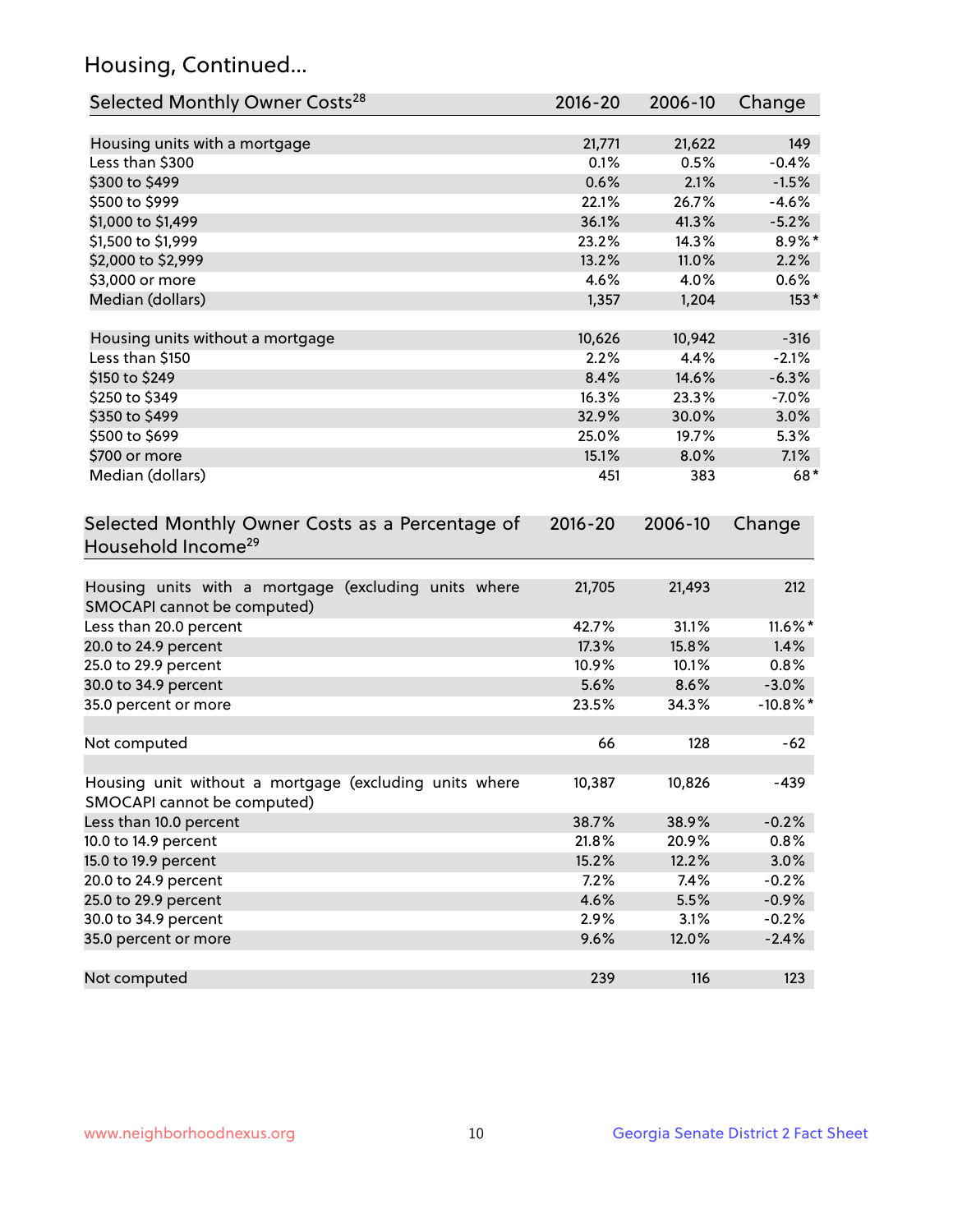## Housing, Continued...

| Gross Rent <sup>30</sup>                                     | 2016-20     | 2006-10 | Change      |
|--------------------------------------------------------------|-------------|---------|-------------|
|                                                              |             |         |             |
| Occupied units paying rent                                   | 34,543      | 31,013  | $3,529*$    |
| Less than \$200                                              | 0.8%        | 2.4%    | $-1.6\%$    |
| \$200 to \$499                                               | 6.7%        | 9.9%    | $-3.2%$     |
| \$500 to \$749                                               | 10.9%       | 26.3%   | $-15.4\%$ * |
| \$750 to \$999                                               | 23.7%       | 35.8%   | $-12.1\%$ * |
| \$1,000 to \$1,499                                           | 44.0%       | 21.4%   | $22.6\%$ *  |
| \$1,500 to \$1,999                                           | 11.0%       | 3.1%    | $7.9\%$ *   |
| \$2,000 or more                                              | 3.0%        | 1.2%    | $1.8\%$     |
| Median (dollars)                                             | 1,074       | 927     | $147*$      |
| No rent paid                                                 | 1,848       | 1,456   | 393         |
| Gross Rent as a Percentage of Household Income <sup>31</sup> | $2016 - 20$ | 2006-10 | Change      |
| Occupied units paying rent (excluding units where GRAPI      | 33,583      | 29,832  | $3,751*$    |
| cannot be computed)                                          |             |         |             |
| Less than 15.0 percent                                       | 12.0%       | 7.9%    | 4.1%        |
| 15.0 to 19.9 percent                                         | 11.7%       | 10.4%   | 1.3%        |
| 20.0 to 24.9 percent                                         | $11.9\%$    | 11.4%   | 0.5%        |

| <b>LUID TO LAT PUISOIN</b> | 11.770  | . <del>.</del> | $\sim$ . $\sim$ . $\sim$ |
|----------------------------|---------|----------------|--------------------------|
| 25.0 to 29.9 percent       | 12.7%   | $11.0\%$       | 1.7%                     |
| 30.0 to 34.9 percent       | $8.6\%$ | 10.1%          | $-1.5%$                  |
| 35.0 percent or more       | 43.0%   | 49.1%          | $-6.1\%$ <sup>*</sup>    |
|                            |         |                |                          |
| Not computed               | 2,808   | 2.637          | 172                      |
|                            |         |                |                          |

## Transportation

| Commuting to Work <sup>32</sup>           | 2016-20 | 2006-10 | Change     |
|-------------------------------------------|---------|---------|------------|
|                                           |         |         |            |
| Workers 16 years and over                 | 87,456  | 72,856  | 14,600*    |
| Car, truck, or van - drove alone          | 73.8%   | 76.9%   | $-3.1\%$ * |
| Car, truck, or van - carpooled            | 10.7%   | 12.0%   | $-1.3%$    |
| Public transportation (excluding taxicab) | 3.4%    | 3.9%    | $-0.5%$    |
| Walked                                    | 3.9%    | 3.1%    | 0.8%       |
| Other means                               | 2.9%    | $1.6\%$ | $1.3\%$ *  |
| Worked at home                            | 5.4%    | 2.5%    | $2.8\%$ *  |
|                                           |         |         |            |
| Mean travel time to work (minutes)        | 21.7    | 20.1    | $1.6*$     |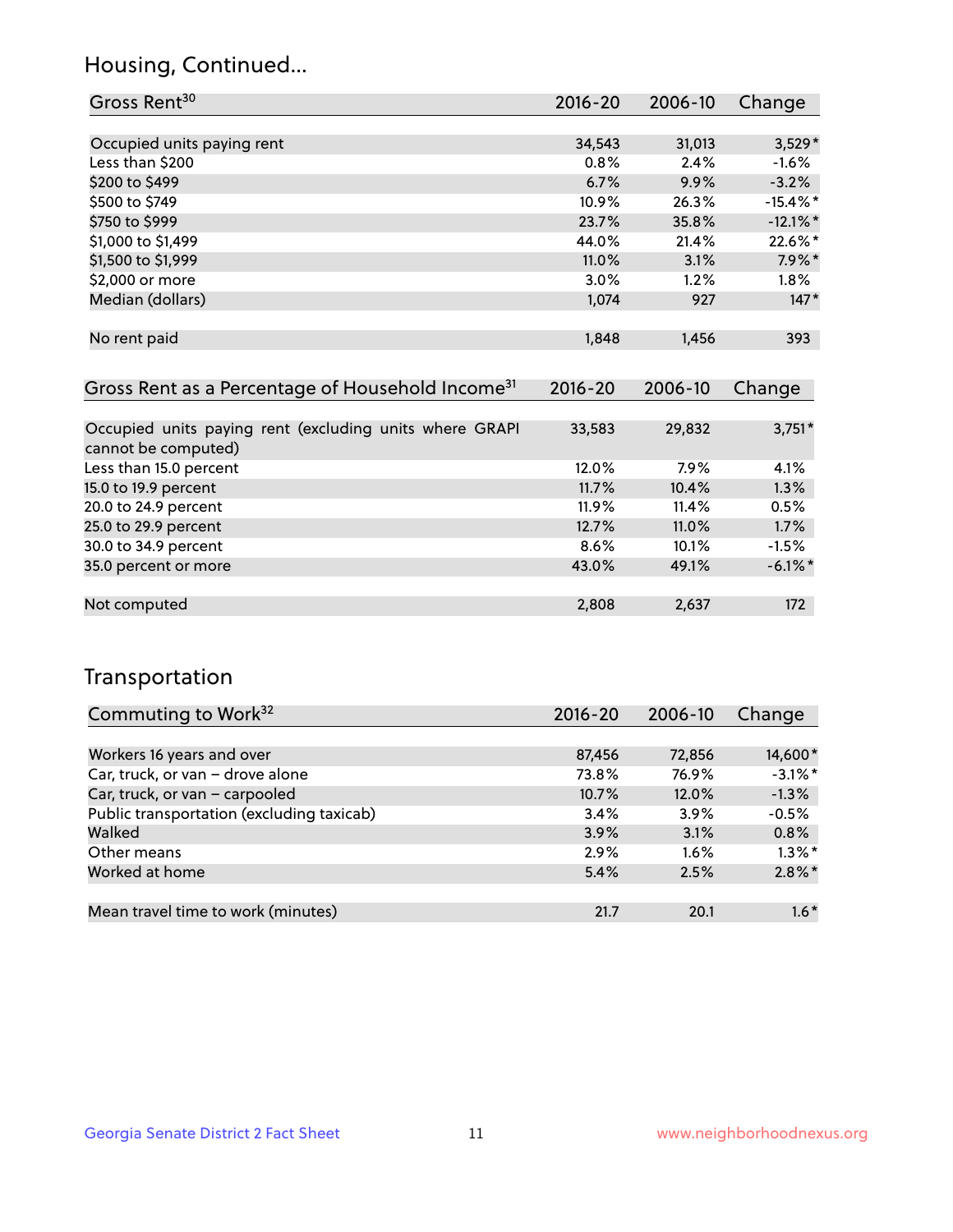## Transportation, Continued...

| Vehicles Available <sup>33</sup> | $2016 - 20$ | 2006-10 | Change     |
|----------------------------------|-------------|---------|------------|
|                                  |             |         |            |
| Occupied housing units           | 68,788      | 65,032  | $3,756*$   |
| No vehicles available            | $11.0\%$    | 12.2%   | $-1.2%$    |
| 1 vehicle available              | 39.5%       | 43.5%   | $-4.0\%$ * |
| 2 vehicles available             | 35.0%       | 33.1%   | 1.9%       |
| 3 or more vehicles available     | 14.5%       | 11.2%   | 3.3%       |

#### Health

| Health Insurance coverage <sup>34</sup>                 | 2016-20 |
|---------------------------------------------------------|---------|
|                                                         |         |
| Civilian Noninstitutionalized Population                | 179,923 |
| With health insurance coverage                          | 84.5%   |
| With private health insurance coverage                  | 59.7%   |
| With public health coverage                             | 34.8%   |
| No health insurance coverage                            | 15.5%   |
| Civilian Noninstitutionalized Population Under 19 years | 43,493  |
| No health insurance coverage                            | 6.5%    |
| Civilian Noninstitutionalized Population 19 to 64 years | 112,376 |
| In labor force:                                         | 88,663  |
| Employed:                                               | 81,176  |
| With health insurance coverage                          | 78.8%   |
| With private health insurance coverage                  | 73.7%   |
| With public coverage                                    | 7.9%    |
| No health insurance coverage                            | 21.2%   |
| Unemployed:                                             | 7,487   |
| With health insurance coverage                          | 56.9%   |
| With private health insurance coverage                  | 39.1%   |
| With public coverage                                    | 24.0%   |
| No health insurance coverage                            | 43.1%   |
| Not in labor force:                                     | 23,713  |
| With health insurance coverage                          | 80.8%   |
| With private health insurance coverage                  | 52.2%   |
| With public coverage                                    | 37.0%   |
| No health insurance coverage                            | 19.2%   |